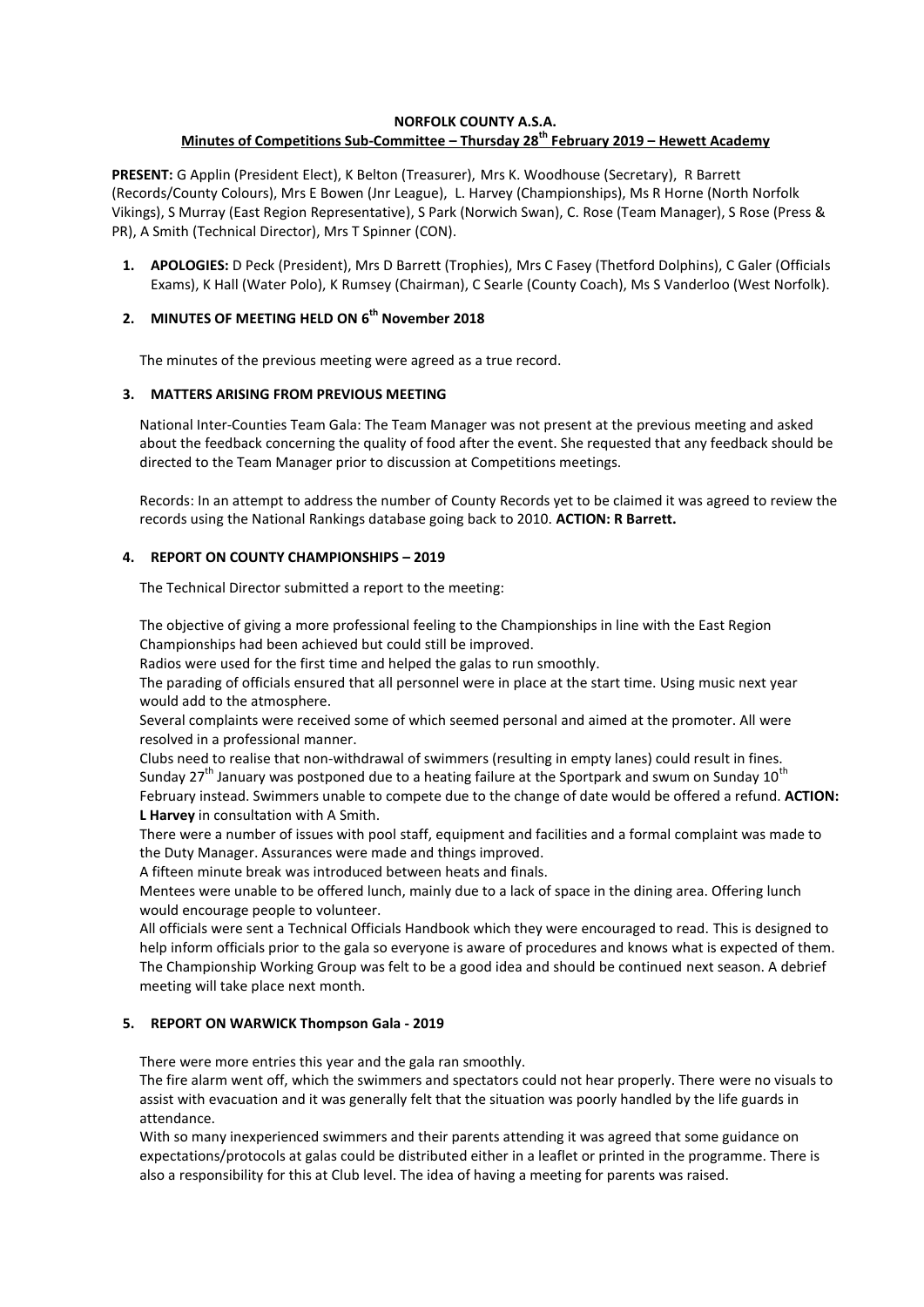Similarly requests for volunteers and new officials could be publicised in the programme.

## **6. ARRANGEMENTS FOR NORFOLK JUNIOR GALA - 6 th April 2019**

#### Programmes are in hand **ACTION: K BELTON**

Key officials are in place. Competing clubs to declare their officials in advance please.

Representatives of the Copeman and Clark families will be invited to present the trophies. **ACTION: K** Woodhouse.

CON and Dereham are reminded to return the trophies they won last year on the day of the gala please. A Sports System file has been set up for the gala.

The following lanes were allocated following a draw at the meeting:

- L1. City of Norwich
- L2. Great Yarmouth
- L3. Diss Otters
- L4. North Norfolk Viking
- L5. Norwich Swan
- L6. Thetford Dolphins
- L7. West Norfolk
- L8. Dereham Otters

# **7. ARRANGEMENTS FOR NORFOLK COUNTY CHALLENGE GALA – 22nd & 23rd June 2019**

 The entry forms are complete and details will be sent out as soon as session start times are confirmed with Dereham. The cut off times are set at the Regional Qualifying time whilst the entry criteria will be County Qualifying time minus one year e.g. the 15 year QT will be the 14 years County Qualifying time. The exception will be for the youngest age group where the entry criteria will be set to allow half of those swimmers who swam at the Warwick Thompson Gala to compete.

If the gala is over-subscribed then rejections will be slowest first.

Gogglebox will be attending.

Diane Barrett will support Dereham with organisation.

#### **8. ARRANGEMENTS FOR NORFOLK COUNTY CHAMPIONSHIPS – 2020**

The arrangements for next year's Championships will be discussed by the Working Group. The following are suggested points for discussion:

- The atmosphere at the County Championships felt quite flat this year. Could the introduction of spot prizez, camera footage and other measures liven things up?
- The introduction of a 16 year old age-group was raised.
- Mentees could march on with the officials if practical.
- Clubs are currently issued with two lunch passes for coaches/team managers/helpers which does not reflect the swimmer coach ratio stipulated. It was felt it was important to make sure personnel were catered for and valued in the same way as officials and other volunteers.
- The possibility of LC and SC County Championships was raised. The change in entry criteria for the County Challenge gala, allowing more swimmers to compete, may go some way to addressing the concerns raised.
- Were there a lot more disqualifications in some sessions than others? Could this be due to the large number of mentees in those sessions where there were more DQs or was it that there were more technical events and less freestyle?
- Qualifying times for the reverse distance events will need to be set. There could be 11 heats of 1500m next year especially if we add the additional age-group proposed. This would lengthen the gala and make officiating problematic. Do we continue to share the distance events with Suffolk?
- There needs to be a detailed timeline for the announcers to follow. A recorded safety announcement should be produced.
- The Relay Gala was considered dull by some.
- The Relay Gala is age on day to allow 9 year olds to swim, should this be age at year end, the same as the Championships?